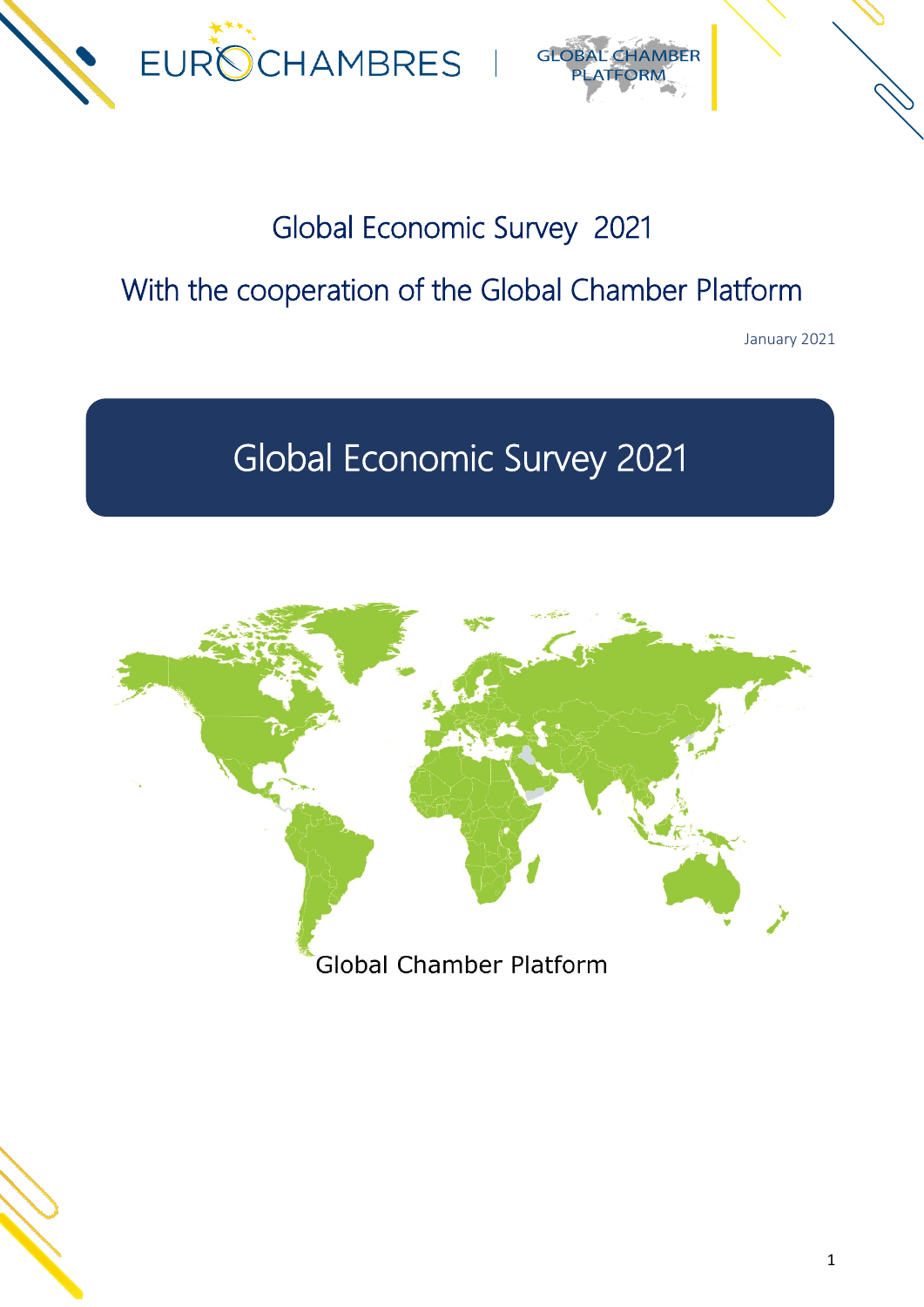



The Global Economic Survey 2021 was conducted during the months of October and November 2020 among Members of the Global Chamber Platform. The Survey intends to gather a qualitative assessment from GCP Members on global economic developments, trade policy and other key policy challenges. Thus, conclusions drawn from the answers reflect the majority opinion of GCP Members, without prejudice to diverging opinions of single members, which are sought to be highlighted in the report where appropriate.

The Global Chamber Platform (GCP) brings together the 16 major national and transnational Chamber organisations from the four corners of the globe. Its key objective is to facilitate trade and market access internationally as well as developing coherent and innovative answers to the challenges of globalisation that the shift in global economic realities brings about for all players involved.

The respondents that participated to the 2021 Global Economic Survey were:

- The China Chamber of International Commerce (CCOIC) / CCPIT
- Federation of Indian Chambers of Commerce and Industry (FICCI)
- Association of **European** Chambers of Commerce and Industry (EUROCHAMBRES)
- Confederation of Asia-Pacific Chambers of Commerce and Industry (CACCI)
- Union of Chambers and Commodity Exchanges of Turkey (TOBB)
- Iran Chamber of Commerce, Industry and Mines, and Agriculture (ICCIMA)
- The **Australian** Chamber of Commerce and Industry
- Association of **Mediterranean** Chambers of Commerce and Industry (ASCAME)
- Gulf Federation of Chambers (FGCCC)
- The Chamber of Commerce and Industry of the Russian Federation (TPPRF)

For its responses, EUROCHAMBRES could count on the following 7 contributions from its Members:

- Federation of **Belgian** Chambers of Commerce
- Unioncamere Italian Union of Chambers of Commerce, Industry, Handicrafts and Agriculture)
- CCI France
- Luxembourg Chamber of Commerce (CCL)
- Cyprus Chamber of Commerce and Industry (CCCI)
- The Hungarian Chamber of Commerce and Industry (HCCI)
- The Chamber of Commerce and Industry of Serbia (CCIS)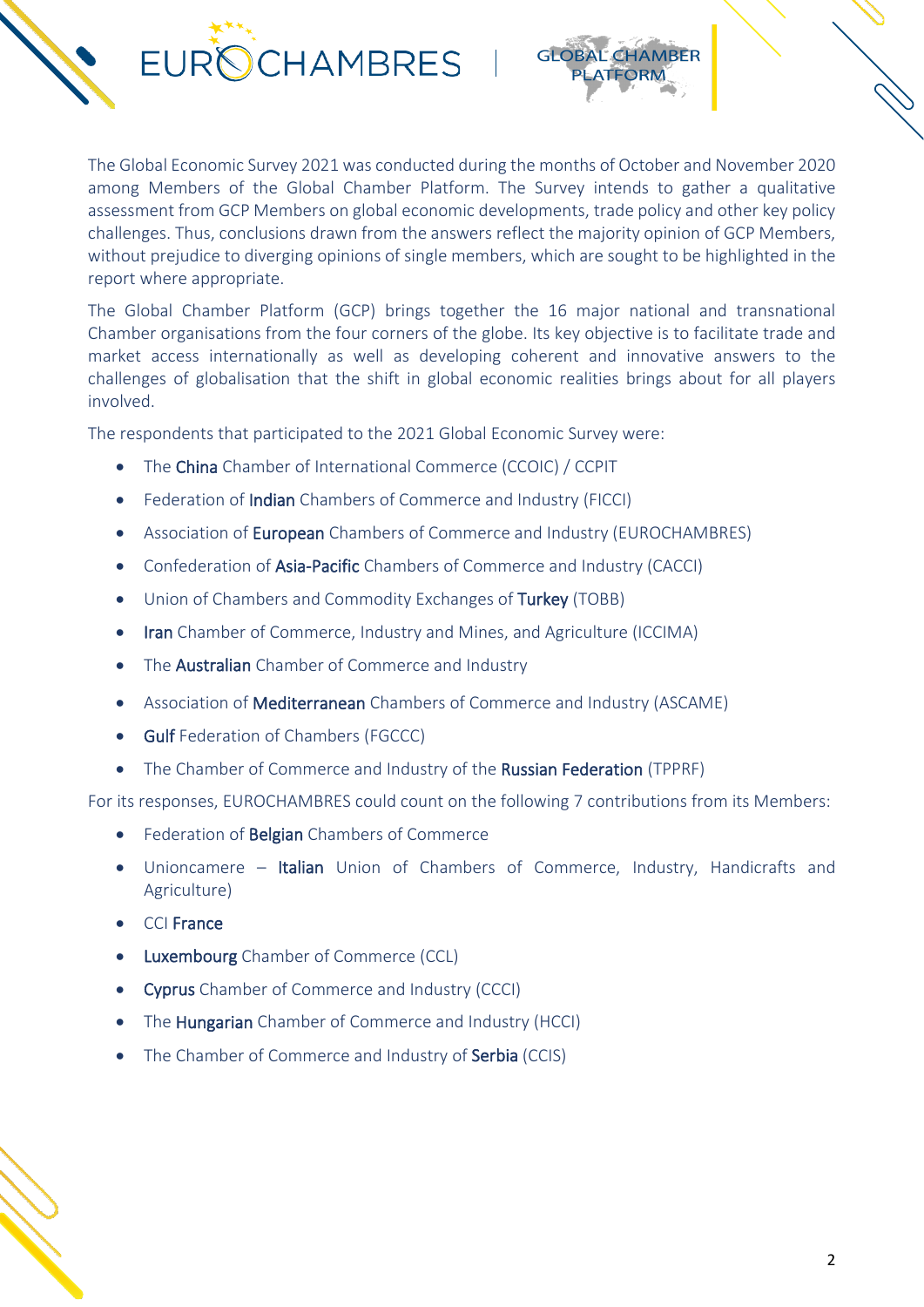

# EXECUTIVE SUMMARY & RECOMMENDATIONS

#### I. Macroeconomic Outlook of the Global Economy

The COVID 19 outbreak has defied all initial economic expectations for 2020, by prompting a historic global recession to the tune of 4,4% for the past year<sup>[1](#page-2-0)</sup>. With different world regions having been impacted differently by the economic fallout, the pace of the economic recovery in 2021 will likely also reflect these underlying dynamics. In line with these parameters, the GCP were asked to give their expectations on growth perspectives for their country/region compared to recent World Bank forecasts.[2](#page-2-1)

It was noteworthy in that regard to find that the GCP were predominantly more optimistic than the WB forecasts for economic growth in 2021. This could point to a stronger rebound for the global economy than the 4,2%<sup>[3](#page-2-2)</sup> that are currently anticipated, possibly helped by the commencing roll-out of COVID vaccines in several word regions. Notably more positive growth expectations came from GCP participants from India, the Gulf region and for the European Union. Especially the FGCCC and FICCI expect growth rates to outperform those of the WB by 1.3% and 1.7% respectively. Overall, the GCP show more optimism in terms of growth expectation in this edition when compared to previous surveys, as none have reported a more pessimistic economic outlook for 2021 than those forecasted by the World Bank.

However, despite the optimism for growth picking up in 2021, the GCP equally acknowledge that the economic rebound will likely not be enough to recuperate the staggering economic losses caused by COVID 19 in 2020. In fact the GCP seems to point to a somewhat more gradual global economic recovery for the years ahead.

In terms of the top challenges for the global economy in the new year, the GCP identified the most pressing issue very clearly, and that is worrying unemployment resulting from the economic fallout from the global pandemic, as millions of businesses and more than the equivalent of 590 million jobs estimated to have been lost in 2020.<sup>[4](#page-2-3)</sup> In line with this finding, the prime focus for global policy makers and the incoming G20 Italian Presidency, should be in getting people back to work, thus helping to boost domestic and global demand.

Equally, despite global challenges such as COVID 19 requiring global solutions to effectively muster a swift economic recovery, the GCP saw the risk of countries succumbing to protectionism as the second most important challenge for the global economy this year. As the third most pressing issue, the GCP identified risks of global fiscal crises emerging in the aftermath of COVID 19 , following extensive government spending needed to mitigate the adverse effects of the pandemic on businesses and citizens.

#### II. COVID-19 and the Road to Economic Recovery

With unemployment being the key challenge for the year ahead, the GCP recognize that increasing consumer demand and bringing people back in jobs will be crucial for a swift and sustainable economic recovery. Still, a lack of predictability in the economic and political landscape, the uncertainty surrounding the development of the virus, disruptions in logistics and supply chains, as well as persisting travel restrictions have all been identified as remaining important bottlenecks towards for full global recovery.

<span id="page-2-0"></span><sup>1</sup> International Monetary Fund, World Economic Outlook October 2020, p. 8. Available at[: https://www.imf.org/-](https://www.imf.org/-/media/Files/Publications/WEO/2020/October/English/text.ashx) [/media/Files/Publications/WEO/2020/October/English/text.ashx](https://www.imf.org/-/media/Files/Publications/WEO/2020/October/English/text.ashx)

<sup>2</sup> <https://openknowledge.worldbank.org/bitstream/handle/10986/33748/9781464815539.pdf>

<span id="page-2-2"></span><span id="page-2-1"></span><sup>3</sup> Idem; by the time of issuance of this report the WB had updated their economic outlook for 2021 to 4%: <https://blogs.worldbank.org/voices/global-economic-outlook-five-charts>

<span id="page-2-3"></span><sup>4</sup> [https://www.ilo.org/wcmsp5/groups/public/---dgreports/---dcomm/documents/briefingnote/wcms\\_755910.pdf](https://www.ilo.org/wcmsp5/groups/public/---dgreports/---dcomm/documents/briefingnote/wcms_755910.pdf)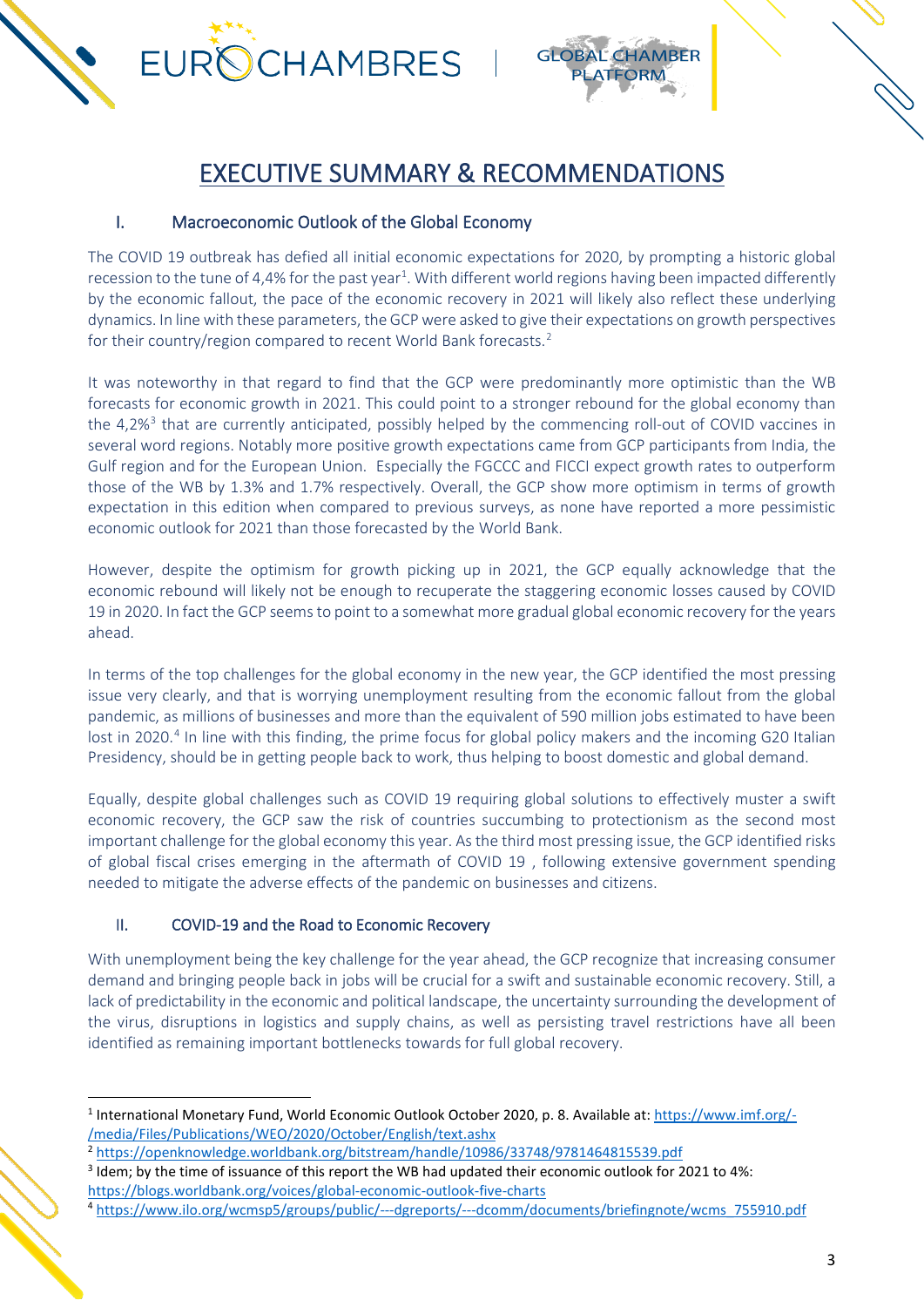

To aid companies, especially SME's during these difficult times, GCP members have identified the swift implementation of financial aid packages for redundant employees and small businesses, the freezing of rent, tax and other payment obligations, as well the furloughing of payments as the most effective support policies to sustain SMEs.

At the same time nearly all GCP respondents agreed that their governments implemented effective measures in their country/region, and a majority considered them to have been implemented swiftly.

#### III. Internationalization and adapting to the post-COVID Age

With business already looking to the post-COVID business environment, there is no denying that the economic landscape has been irrevocably altered by the pandemic. This is reflected by the two biggest challenges businesses will need to grapple with according to the GCP: access to finance, and digital transformation. With millions of businesses in need of financial support, and a marked shift to digital ways to do business, it is no surprise that the GCP stress the urgency of these challenges. In the view of the GCP therefore, creating a business friendly environment to attract more investment, enhancing the skills of the workforce, as well as the promotion of innovation and R&D are seen as the top policy measures which should be adopted to help businesses recover.

At the same time, the GCP sees the crisis as an opportunity to ensure not only a swift but also a green recovery. To that end, the majority of GCP members were in favor of policy makers adopting a benefits-based system that can reward sustainable businesses practices and make additional funding available for that matter. Some GCP respondents equally plead for making financial recovery support conditional on meeting sustainability criteria. Importantly however, the GCP have shown across the board resistance to higher taxation of goods produced by non-sustainable business practices, such as through the vehicle of a carbon border tax.

#### IV. International Trade and Investment

With protectionism on the rise, and identified as a top challenge for the global economy this year, the GCP fear further restrictions to accessing foreign markets as a real and worrying prospect for 2021. However, according to the GCP there has been shift in this edition of the survey as regards the best global answer to fight protectionism: While last year the top priority was the active engagement in bilateral, plurilateral, and multilateral trade negotiations – this year's second place – the GCP now strongly prefer a better use of international business and governmental platforms to increase transparency and oversight, which rose from fourth place last year to the undisputed top preference this year.

#### V. Brexit

Finally, GCP members indicated that the uncertainty that had surrounded the future of the EU-UK relationship before the Trade and Cooperation Agreement was signed by the EU and the UK on December 24<sup>th</sup>, has mostly had no significant impact on investments from their region, with a marked exception signaled by the Federation of Indian Chambers of Commerce and Industry, who saw a decrease of Indian investments from the United Kingdom as a result of the uncertainties that had surrounded Brexit.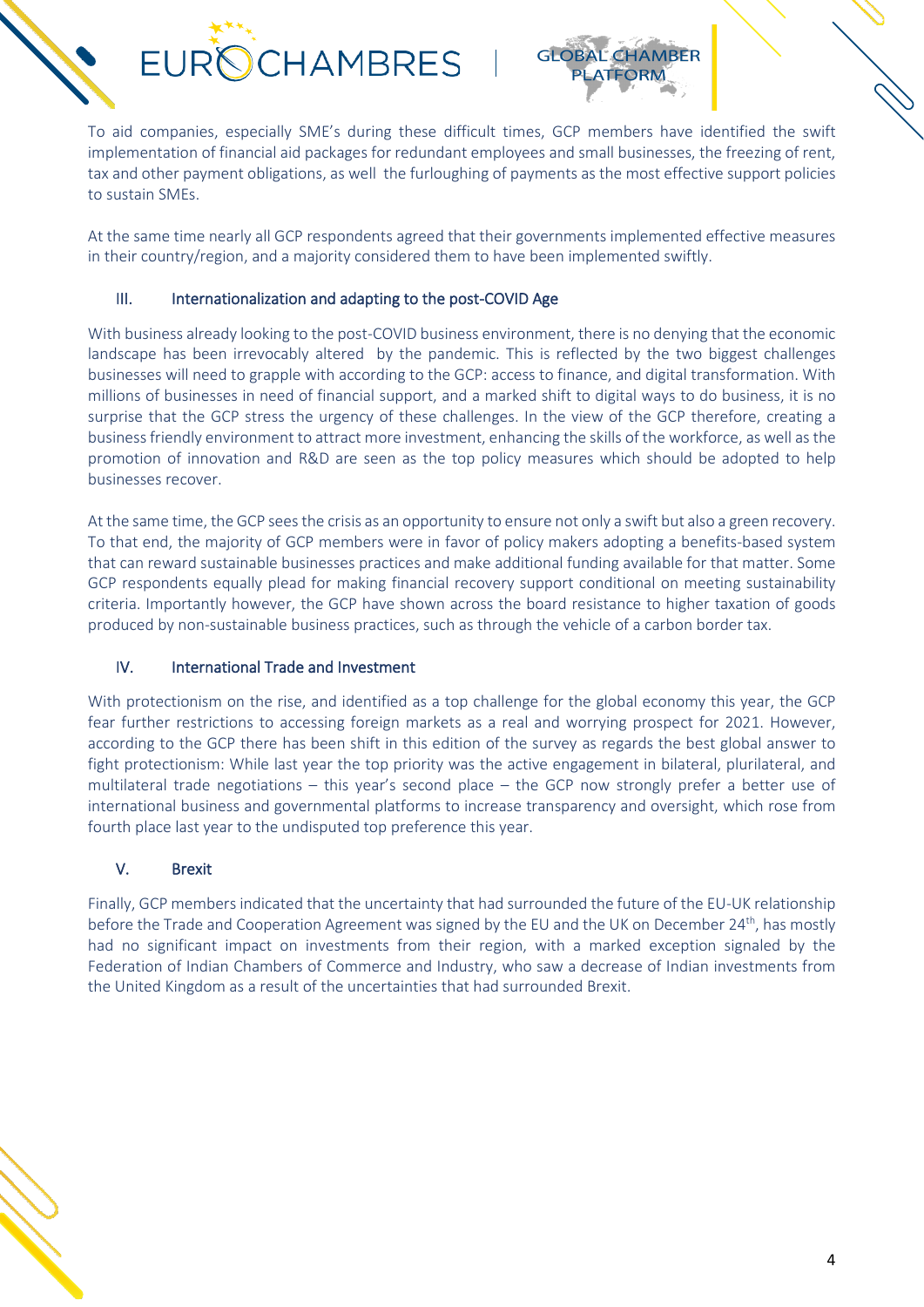

### I. MACROECONOMIC OUTLOOK OF THE GLOBAL ECONOMY

#### 1. Macroeconomic Outlook

COVID-19 has clearly defied initial growth projections for 2020, with most economies across the globe having experienced a severe contraction of their GDP. In this sense, the International Monetary Fund projects that most of the developed economies across the globe will have an economic contraction of more than 3% for 2020, while only some of developing economies are projected to still have positive growth of up to 3% for this year.<sup>[5](#page-4-0)</sup> With the World Bank calling it the worst recession since World War two<sup>[6](#page-4-1)</sup>, many businesses are now looking eagerly to 2021 for a more positive outlook.

In this sense, 2021 is indeed projected to see the global economy rebound from the economic shocks of the previous year: As a whole, the World Bank expects a 4.2% GDP growth rate for the global economy in 2021<sup>[7](#page-4-2)</sup>. Among GCP respondents, when asked about their growth projections for their specific region, respondents were on average more confident than the World Bank estimate. However, a closer look reveals also some differences on the degree of optimism among GCP respondents. Among the most optimistic respondents for their region were FICCI and the FGCCC, who estimated their region's growth to outperform World Bank projections up to 1.7% and 1.3% respectively. Meanwhile, multiple regions agreed with the World Bank projections, while respondents among EU members indicated, on average, to outperform expectations by slightly.

Overall, GCP responses were more positive compared to previous surveys of the Global Chamber Platform, as none have reported a more pessimistic outlook for 2021 when compared to forecasts . Specifically for the EU, EUROCHAMBRES members are showing more optimism: when asked in 2019, they projected a lower GDP growth rate than the World Bank, while it is slightly more positive for 2021, pointing to solid economy recovery in the EU for the year ahead. The more positive attitude compared to forecasts may well be due to the encouraging developments on the vaccine front, with many of the world regions now starting the vaccination process.

#### 2. Expected Business Recovery

When asked about the degree of the expected recovery, more than half of GCP respondents projected that a pick-up in growth in 2021 not being able to recover all the losses caused by the pandemic the year before. Against the backdrop of new lockdowns being imposed, as well as the severity of the economic recession, the responses by the GCP should will not come as a major surprise. It does however seem to point to a more gradual global recovery, with the global business community realizing that the consequences of the pandemic will be felt for years to come.<sup>[8](#page-4-3)</sup>



<span id="page-4-0"></span><sup>5</sup> [https://www.imf.org/external/datamapper/NGDP\\_RPCH@WEO/OEMDC/ADVEC/WEOWORLD](https://www.imf.org/external/datamapper/NGDP_RPCH@WEO/OEMDC/ADVEC/WEOWORLD)

<span id="page-4-1"></span><sup>6</sup> [https://www.worldbank.org/en/news/press-release/2020/06/08/covid-19-to-plunge-global-economy-into-worst](https://www.worldbank.org/en/news/press-release/2020/06/08/covid-19-to-plunge-global-economy-into-worst-recession-since-world-war-ii)[recession-since-world-war-ii#](https://www.worldbank.org/en/news/press-release/2020/06/08/covid-19-to-plunge-global-economy-into-worst-recession-since-world-war-ii)

<span id="page-4-2"></span><sup>7</sup> <https://openknowledge.worldbank.org/bitstream/handle/10986/33748/9781464815539.pdf> - by the time of issuance of this report the WB has updated its growth forecast in 2021 to 4%:

<https://blogs.worldbank.org/voices/global-economic-outlook-five-charts>

<span id="page-4-3"></span><sup>8</sup> <https://unctad.org/news/covid-19s-economic-fallout-will-long-outlive-health-crisis-report-warns>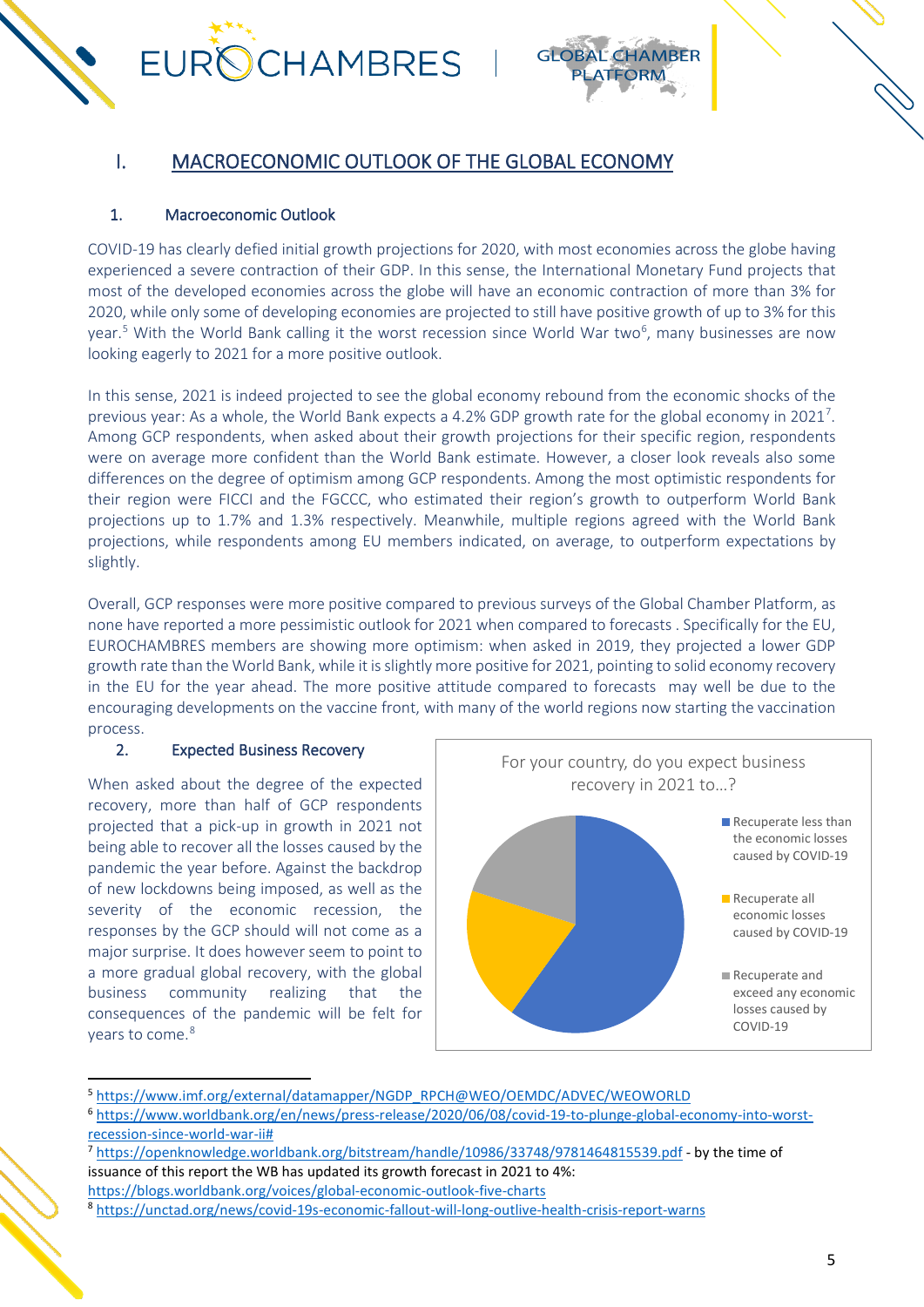

#### 3. Key challenges for the global economy in 2021

Regarding the key challenges for the global economy in 2021, the GCP were of the view that unemployment is by far the most pressing and urgent concern for the global economy in 2021, far outmatching any other challenges that were noted in the survey. With the COVID-19 pandemic threatening the livelihood of millions of businesses, especially SMEs, concerns for a significant increase in unemployment have been present since the first lockdown phase. The International Labor Organization (ILO) has estimated that in the second quarter of 2020, a total of 495 million jobs worth of working hours been lost, causing substantial losses in labor income.<sup>[9](#page-5-0)</sup>



Continued concerns about protectionism and insufficient access to foreign markets, ranked as the second most pressing concern for the GCP. Previously the top challenge in preceding surveys, protectionism is now a distant second for the GCP, followed by concerns about the emergence of fiscal crises and the tightening of global financial conditions, while several GCP also pointed to uncertainties concerning a prolonged spread of infectious diseases. Adverse consequences of climate change, low inflation levels or a destabilization of digital infrastructure were not seen as major challenges of the global economy in 2021.

## I. COVID-19 AND THE ROAD TO ECONOMIC RECOVERY

#### 4. Most harmful barriers disrupting business activity

In terms of the most harmful barriers to economic health, once more, the GCP have passed a clear verdict in this edition of the survey. Linked to the top challenge for the global economy in 2021, the rise in unemployment, the GCP also saw reduced consumer demand for products and services as the most harmful barrier to a swift economic recovery. With employment under jeopardy for millions of households, the unemployment rate could have a knock-on effect, leading to lower consumption and demand, and thus further troubles for struggling businesses. The fact that the current economic climate could again be subject to sudden changes is a clear second concern: GCP deemed the lack of predictability in the economic and political landscape as the second most important barrier to economic health and recovery. COVID-19 induced travel restrictions for individuals are another important cause for concern for the GCP, ranking as the third most important barrier overall.

<span id="page-5-0"></span><sup>9</sup> [https://www.ilo.org/wcmsp5/groups/public/---dgreports/---dcomm/documents/briefingnote/wcms\\_755910.pdf](https://www.ilo.org/wcmsp5/groups/public/---dgreports/---dcomm/documents/briefingnote/wcms_755910.pdf)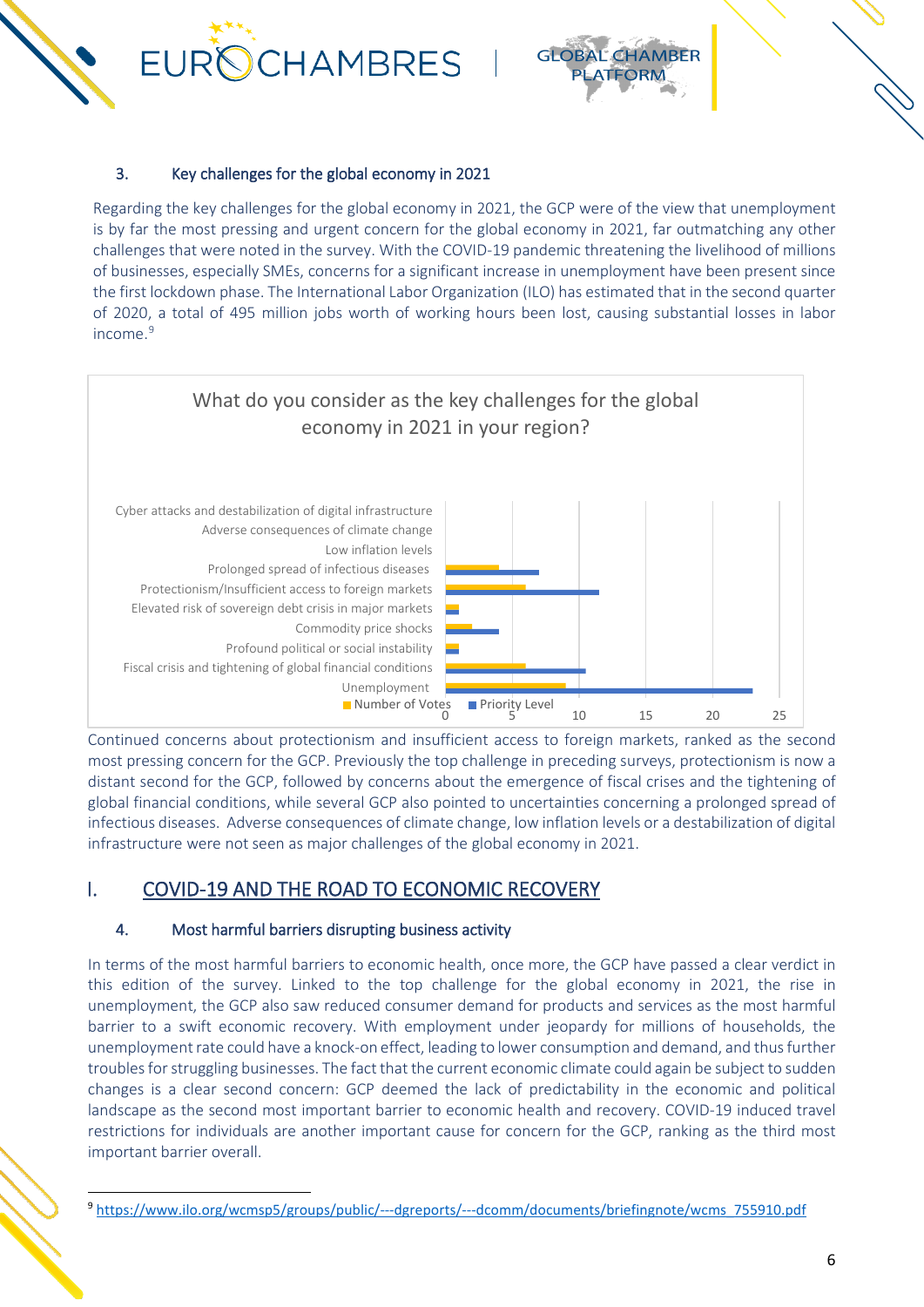



It thus becomes clear that coordinated measures need be taken on the global scene to counteract preoccupations expressed, including the need for stable policy measures, and upholding the functioning of international supply chains.

## In your region, what barriers due to COVID-19 were the most harmful to its economic health?



#### 5. Most effective government measures across the globe

As many countries face the possibility of a second lockdown, this year's GCP global economic survey sought to identify what measures were the most effective among members to mitigate the damage of the COVID-19 crisis on SMEs in their region. The top three choices for the GCP were the swift implementation of financial aid packages for redundant employees and small businesses, the freezing of rent, tax and other payment obligations for businesses, and the furloughing of payments until the economy is be able to reopen.

It should be noted that a salary guarantee (Kurzarbeit) was also noted as quite helpful by members.

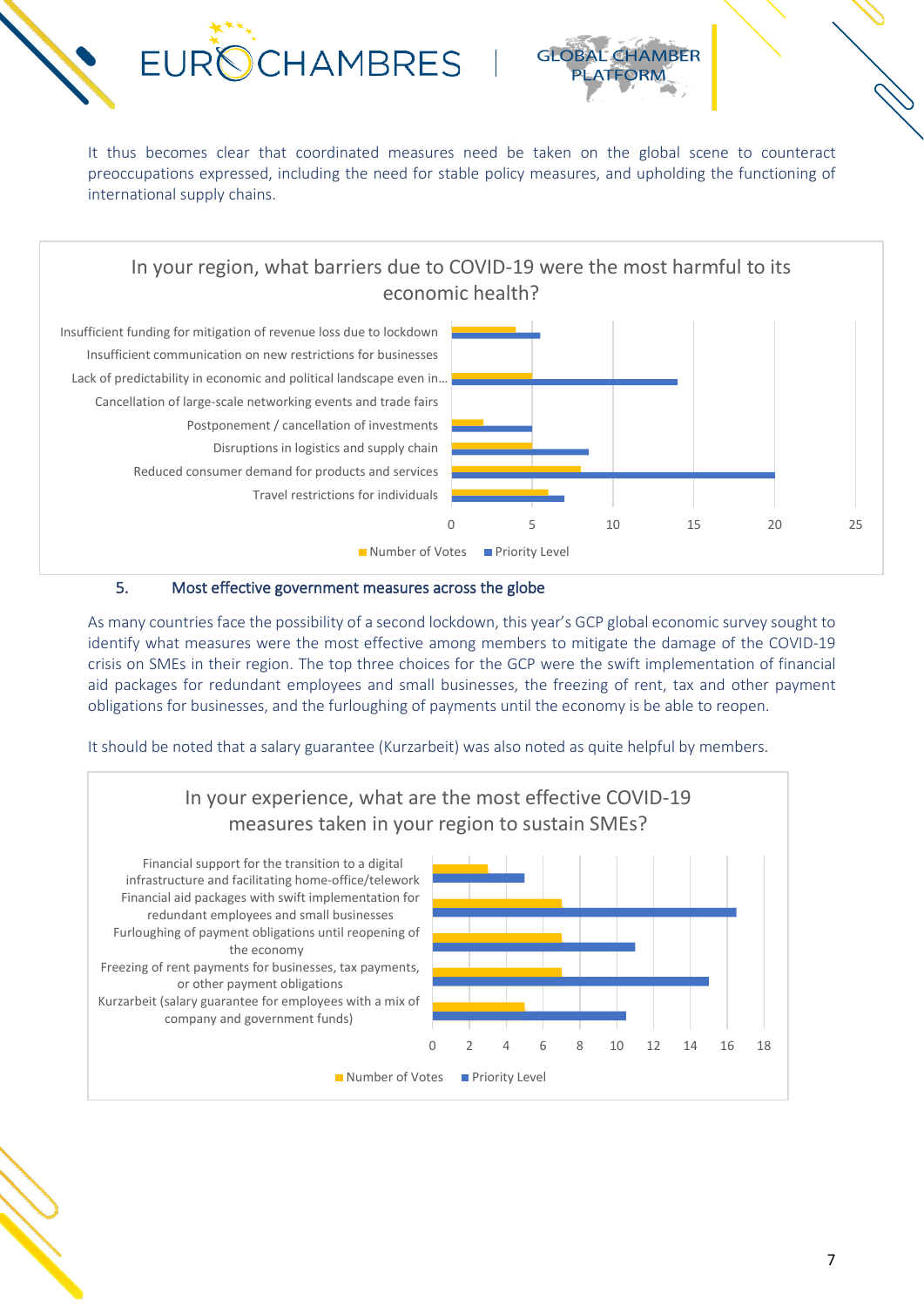



#### 6. Efficacy and swiftness of government action

For the majority of respondents , the government measures were both effective and swiftly implemented. However, some respondents – CACCI, TPPRF and ICCIMA - indicated that while effective, the implementation was not fast enough, and one even indicated that measures were insufficient in the Mediterranean.

Within the EU, the overall response was overwhelmingly positive, with a clear majority indicating that measures were efficient and implemented quickly.





#### II. INTERNATIONALIZATION AND ADAPTING TO THE POST-COVID AGE

#### 7. Main challenges for businesses in countries/regions

Regarding the main challenges for businesses across the world regions, the GCP saw access to finance as the top challenge businesses are currently facing , closely followed by the digital transformation, which COVID has clearly accelerated. In this regard, the digital divide between regions, access to digital infrastructure and addressing new risks, such as cyber security, are ever more pressing global challenges that should be addressed holistically in post COVID world.<sup>[10](#page-7-0)</sup> Fluctuations in output due to climate change, corruption and reduced competitiveness due to an asymmetric global application of sustainability regulations and standards were not seen as primary challenges by the GCP.



<span id="page-7-0"></span><sup>10</sup> <https://blogs.imf.org/2020/11/05/bridging-the-digital-divide-to-scale-up-the-covid-19-recovery/>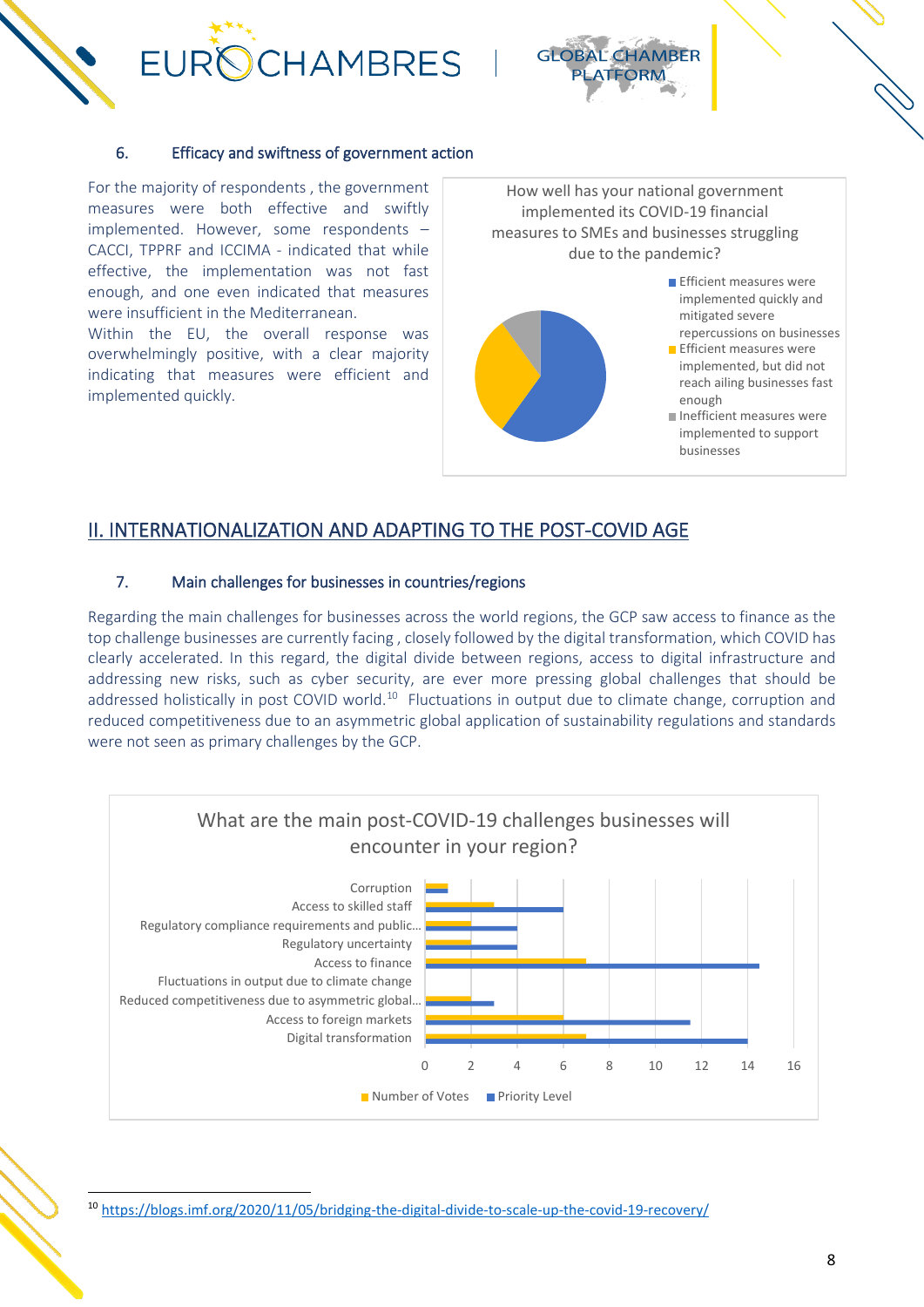



#### 8. Policies for swift recovery

With 2020 having just passed, the global business community has set its eyes on 2021 for a more optimistic economic outlook. In this regard, more than ever, the GCP saw the creation of a business friendly environment as the most effective and important policy for an economic recovery, followed by enhancing the skills of the workforce and promoting R&D as a close third. This marks a noteworthy shift in priorities among GCP respondents compared to the results of the 2019 GCP survey, where the importance of a business friendly environment has intensified even more, while enhancing the skills of the workforce has overtaken the need to promote R&D and innovation. This result, only further emphasizes the urgency for global leaders to accompany COVID recovery responses with matching plans to re- und up-skill the workforce in order to meet business needs, especially considering the rapid digitalization due to COVID-19. With digital literacy skills estimated to range between 32%-44% for lower- and higher-income countries,<sup>[11](#page-8-0)</sup> there is urgent need to accelerate the up- and reskilling of the workforce to make them fit for the digital age.

#### What do you consider the single most important policy in your region to ensure their swift recovery?



#### 9. Seizing the opportunity to implement a sustainable economic model

With unprecedented levels of financial support and aid packages issued across the globe to overcome the pandemic, many governments are recognizing the opportunity to encourage a sustainable economic model with targeted policies. GCP members were asked to provide their insights on what measures would be most effective and beneficial for global business in ensuring a green COVID-19 recovery policy.

Similar to responses to the preceding question, GCP respondents were most in favor of policy makers ensuring a conducive business environment in order to meet sustainability criteria through rewards, such as tax breaks easing access to finance etc. Secondly, the GCP favored governments making additional direct funding available for businesses to muster the green transition, while thirdly a noteworthy number of GCP respondents also favored tying COVID recovery funding explicitly to the achievement of more sustainable business practices.

Importantly however, the GCP do not favor higher taxation on products by non-sustainable businesses through measures at the border, such as a carbon border tax which is already being discussed in different regions, including the European Union. This could imply that any unilateral action taken might not count on global support at this point, and require intensive diplomatic climate efforts and transparency globally in order to avoid new trade conflicts arising.

<span id="page-8-0"></span><sup>11</sup> <https://www.weforum.org/agenda/2020/08/covid19-digitalization-workforce-digital-skills/>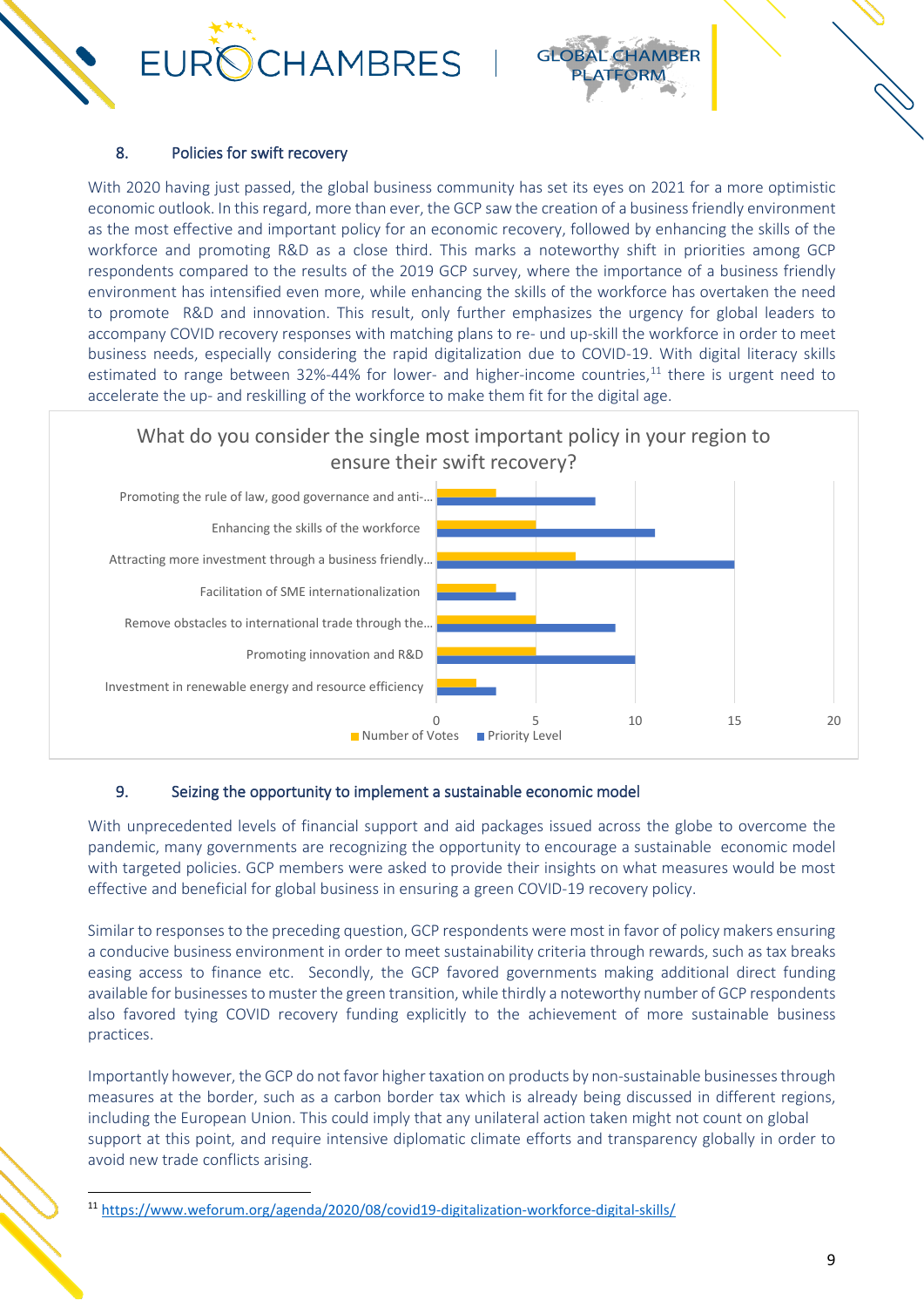

## II. INTERNATIONAL TRADE AND INVESTMENT

#### 10. Top Threats to a fair and open trade environment

With protectionist tendencies are rising, it comes to no great surprise that also for the year ahead, protectionism and rise in tariffs is considered the top threat for fair and open trade according to the GCP. In that regard GCP members also highlighted the threat of a paralyzed multilateral trading system and a lack of progress towards substantial WTO reform, as well as trends for deglobalization, and a perceived lack of international cooperation and cohesion in policy responses, as the other most important threats to





#### 11. Fighting protectionism on a global level

When prompted to choose their top 3 measures to holistically combat the rise of protectionism, GCP respondents overwhelmingly expressed strong support for the better use of international business and governmental platforms – such as the WTO, the G20, and B20 – given its distinct advantages in increasing transparency, oversight and monitoring at a global level.